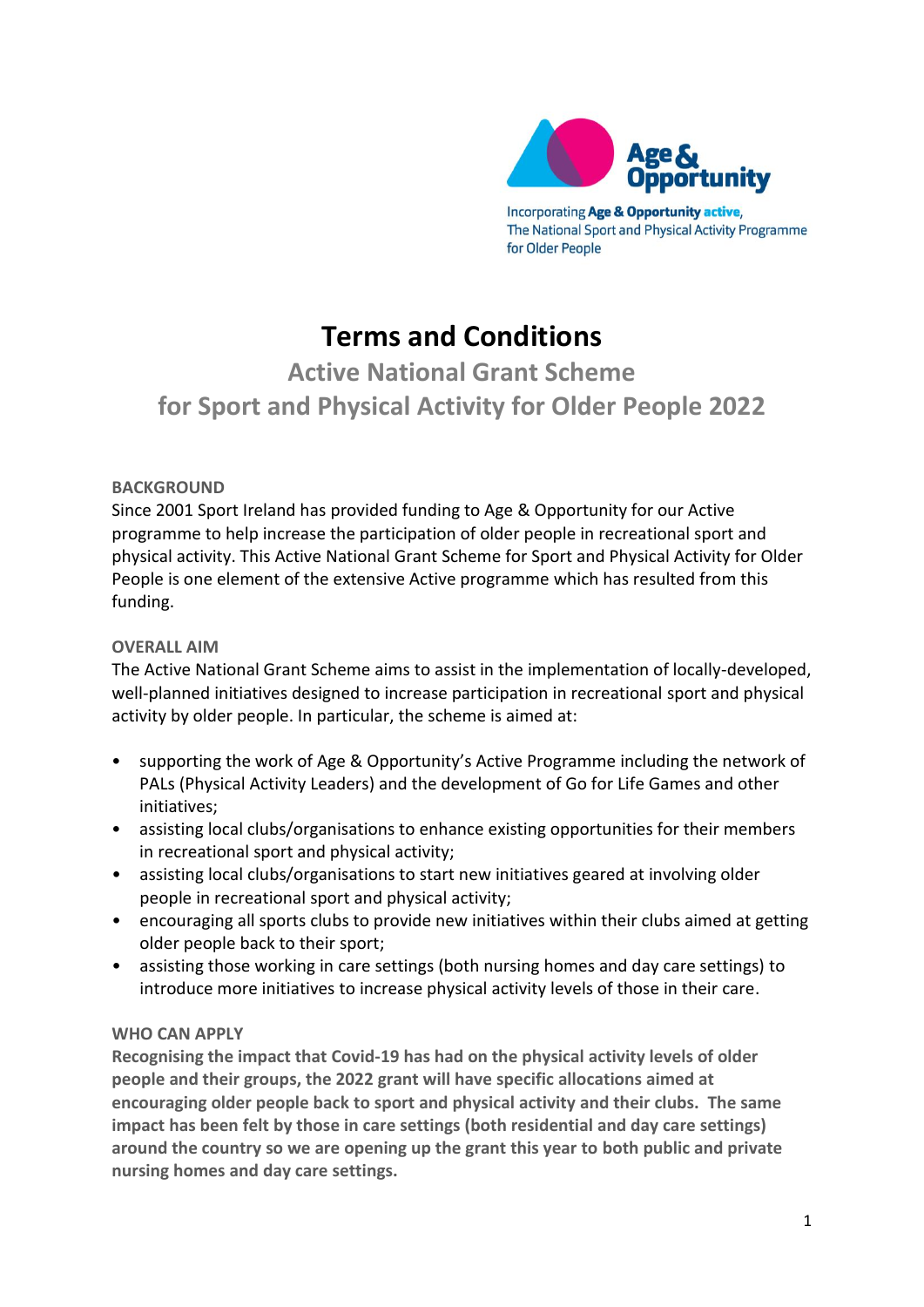Grants are also available to all eligible local clubs, groups and organisations that promote increased participation in recreational sport or physical activity for older people as a main element of their activities. **Umbrella bodies, or their agents, are not eligible for funding under this grant scheme.** An exception to this are Local Sports Partnerships who are eligible to apply.

Funding for sports clubs will only be considered if the application specifically relates to older people.

Grants are made available for sport or physical activity for **older people** and the overall club membership of applicants must be such that older people will be the beneficiaries of the grant monies.

# **KEY CRITERIA**

Applications are encouraged from clubs/organisations that:

- have the potential to increase levels and frequency of participation in recreational sport and physical activity among older people in their setting or local area;
- can act as showcases or successful demonstration projects that can be replicated by other clubs/organisations in the future;
- have the potential to develop into a sustainable, longer-term programme;
- have not previously received a grant;
- are developing initiatives in designated disadvantaged areas;
- are developing initiatives for minority older populations or older groups with special needs;
- have one or more active Physical Activity Leaders (PALs);
- have a CarePAL in their setting;
- are focussed on an outdoor sport or physical activity initiative;
- developing an online sport or physical activity initiative;
- are making a joint application with other groups in their geographical community.

Applicants who have had previous successful applications processed should take advantage of PALs workshops. These are a series of workshops teaching older people how to lead their peers in sport and physical activity. Contact the Active programme team or your local contacts listed on page 8 to register.

# Funds permitting:

Grants to older groups will be between **€300** and **€700\*** and may be allocated towards the cost of the eligible initiatives outlined overleaf.

Grants allocated to sports clubs will be up to €1,000. Grants allocated to nursing homes and day care settings will be up to  $\epsilon$ 1,000.

*\*Joint applications or applications from Community Development Programmes (CDPs), Local Sports Partnerships (LSPs) etc. that provide wider access to community groups may be allocated funding outside of these limits. In such circumstances a tax clearance certificate/tax exemption form will be required.*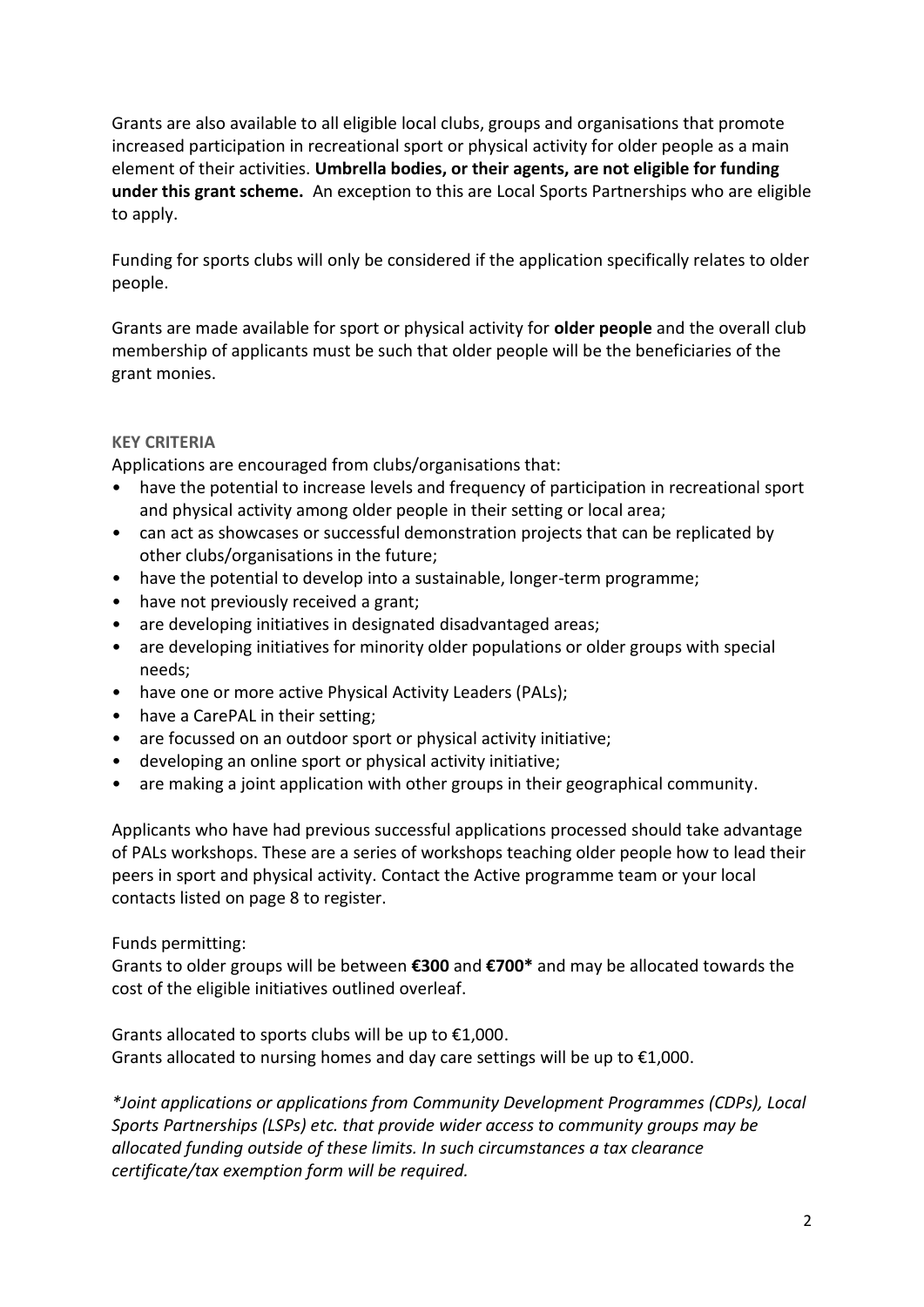#### **WHAT WILL BE FUNDED?**

#### **Physical Activity Programme**

For example:

(1) a five-week programme to introduce older people to an activity such as Go for Life Games, aerobics, aquafit, Tai Chi etc. The costs of hall hire and a qualified instructor might form part of the overall cost;

(2) an initiative by a sports club to involve more older people – the purchase of specialised equipment, facility hire or a qualified independent instructor might form part of the overall cost;

(3) an initiative by a sports club that reaches out to older peoples' groups within the community like Active Retirement, ICA groups or Men's Sheds etc.

(4) a series of yoga or dance classes delivered online to older people;

(5) an outdoor activity like cycling/walking programme;

(6) any initiative that involves more marginalised groups within the community e.g. Migrant or Traveller populations;

(7) any initiative within a nursing home that encourages residents to be more physically active.

# **Purchase of Equipment / Resource Materials**

For example: Go for Life Games equipment, pitch and putt set, physical activity kitbag, badminton racquets. Please note that, Short Mat Bowling equipment will only be considered for joint applications where it will be shared by two or more groups.

#### **Participation Events**

For example: organising regular Go for Life Games or a Sportsfest aimed at introducing older adults to a range of recreational sports.

#### **WHAT WILL NOT BE FUNDED?**

**Non-sporting or non-physical activities** – e.g. day trips **Audio-visual equipment** – e.g. DVD or CD players, televisions **Exercise machines** – e.g. treadmills, rowing machines, stationary bicycles **Clothing or Footwear** – of any kind **Ongoing Commitments** – e.g. membership fees for gyms or sports clubs, rental of facilities or employment of professional instructors on an ongoing basis **Club Insurance / Taxes or Rates Foreign Travel / Visits Feasibility Studies Competitions** (or costs associated with competing)

**Capital Costs** – e.g. the development or refurbishment of facilities

#### **CONDITIONS**

- Applicant clubs/organisations must have public liability insurance in place covering the activities they wish to promote.
- Applicant clubs/organisations must provide details of current banking facilities including full, accurate BIC and IBAN numbers. Note from 2022, post office accounts will be no longer acceptable.